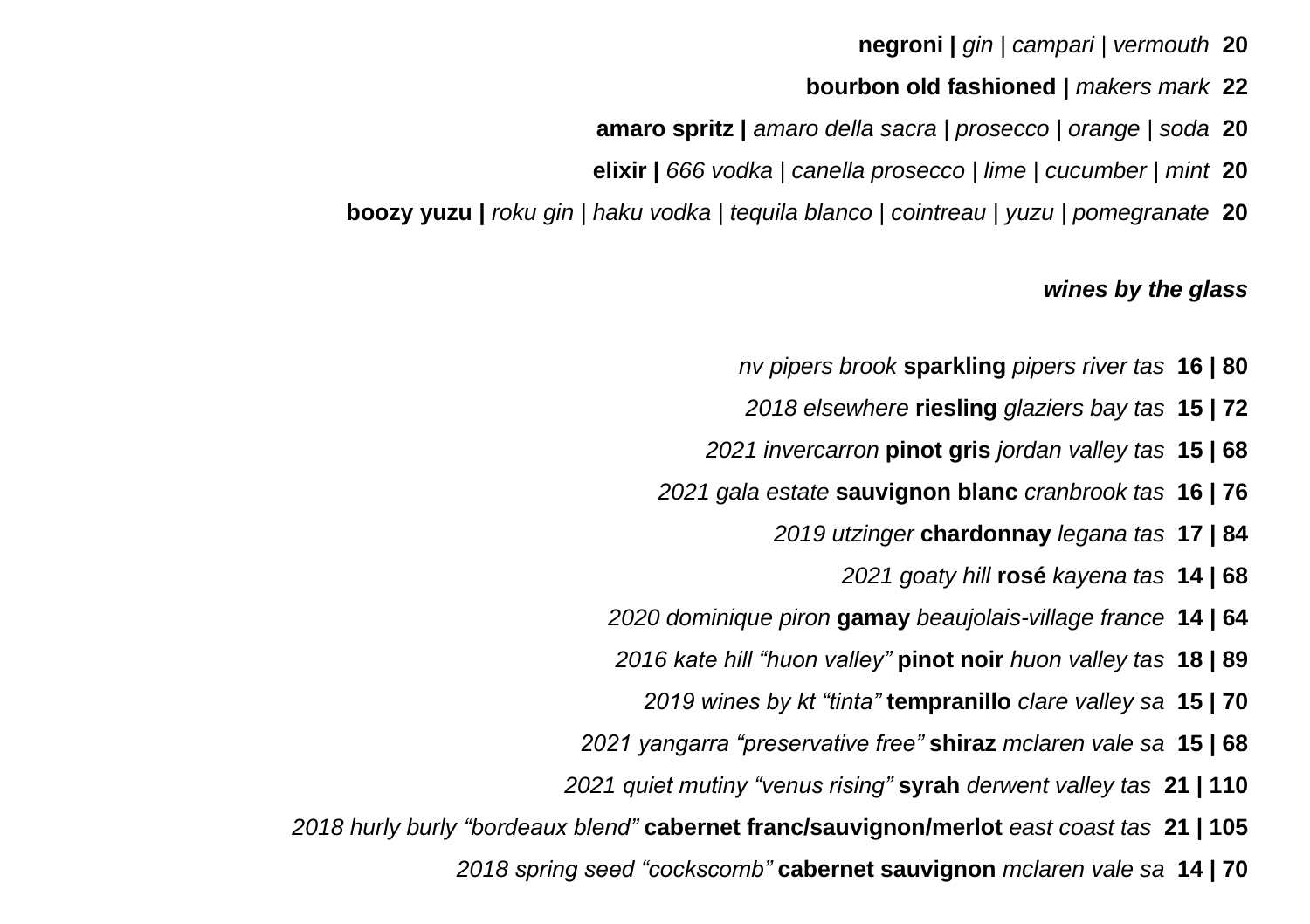### *sparkling wines & lighter white wines*

- *2020 canella brut* **prosecco** *conegliano valdobbiadene italy* **76**
	- *nv pipers brook* **sparkling** *pipers brook tas* **80**
	- *2020 marion's* **pet nat sparkling** *tamar valley tas* **80**
		- *2019 milton* **sparkling rose** *swansea tas* **84**
- *2015 bream creek* **cuvee traditionelle sparkling** *bream creek tas* **105**
	- *2009 house of arras* **grand vintage sparkling** *pipers river tas* **140**
- *nv larmandier-bernier* **premier cru champagne** *champagne france* **220**
	- *2019 abellio* **albarino** *rias baxias spain* **62**
		- *2020 jericho* **fiano** *adelaide hills sa* **65**
	- *2019 olivier morin* **aligoté** *bourgogne chitry france* **88**
		- *2018 elsewhere* **riesling** *glazier's bay tas* **72**
- *2019 frogmore creek* **fgr riesling (medium sweet)** *coal river valley tas* **76**
	- *2020 quiet mutiny "charlotte's elusion"* **riesling** *derwent valley tas* **85**
		- *2018 pressing matters* "*r0*" **riesling** *coal river valley tas* **87**
			- *2019 robert weil trocken* **riesling** *rheingau germany* **115**
				- *2021 invercarron* **pinot gris** *jordan valley tas* **68**
				- *2021 ghost rock* **pinot gris** *cradle coast tas* **70**
				- *2020 shiny wines* **pinot gris** *tamar valley tas* **78**
				- *2021 pooley* **pinot grigio** *coal river valley tas* **80**
		- *2020 les athletes du vin* **chenin blanc** *loire valley france* **80**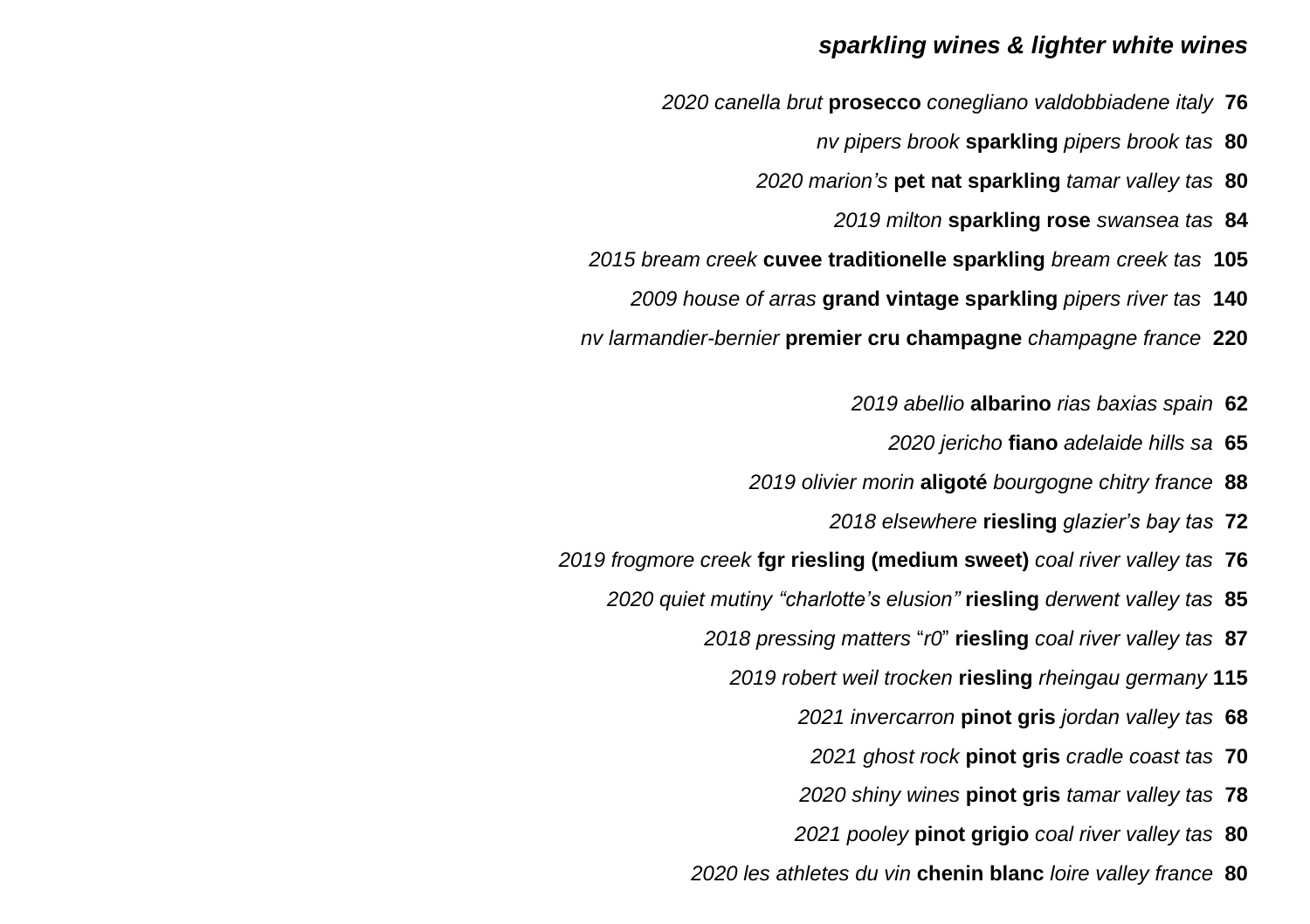### *herbaceous white wines*

- *2020 howard vineyard* **gruner veltliner** *adelaide hills sa* **64**
	- *2018 stoney vineyard* **sauvignon blanc** *campania tas* **70** 
		- *2021 gala estate* **sauvignon blanc** *cranbrook tas* **76**
		- *2018 bay of fires* **sauvignon blanc** *bay of fires tas* **92**
- *2019 domaine vincent gaudry "le tournebride"* **sancerre** *sancerre france* **117**
	- *2020 pooley* **gewurztraminer** *coal river valley tas* **78**
		- *2018 hurly burly* **gewurztraminer** *east coast tas* **88**
	- *2018 fetherston "magnolia"* **garganega/gewurztraminer** *king valley vic* **70**
		- *2018 kangarilla road* **vermentino (under flor)** *mclaren vale sa* **72**

## *bolder white wines*

- *2019 domaine simha "simla blanc"* **field blend** *derwent valley tas* **80**
	- *2018 marion's* **chardonnay** *tamar valley tas* **80**
	- *2019 mapleton* **chardonnay** *coal river valley tas* **80**
		- *2019 utzinger* **chardonnay** *legana tas* **84**
	- *2019 sinapius close planted* **chardonnay** *pipers brook tas* **119**
		- *2012 tolpuddle* **chardonnay** *coal river valley tas* **205**
- *2015 leeuwin estate "art series"* **chardonnay** *margaret river wa* **230**
- *2020 domaine bernard defaix 1er cru côte de léchet* **chablis** *burgundy france* **168**
	- *2019 waterton hall* **viognier** *tamar valley tas* **72**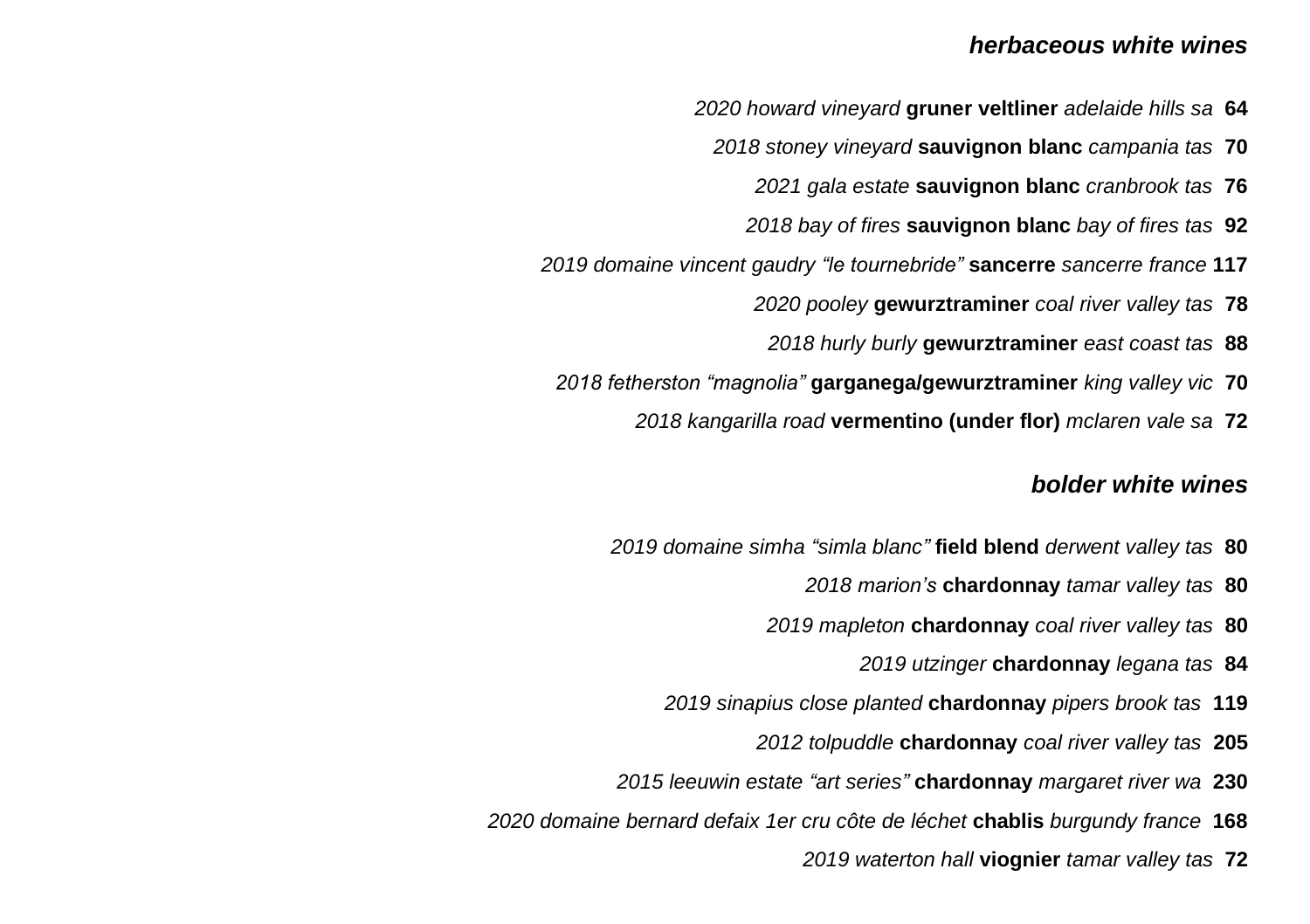## *rosé, chilled & lighter reds*

- *2021 goaty hill* **pinot noir rosé** *kayena tas* **68**
- *2021 supernatural "x"* **pinot noir rosé** *cradle coast tas* **70**
	- *2020 fetherston "peony"* **nebbiolo rosé** *pyrenees vic* **74**
- *2020 chai saint etienne* **cabernet franc rosé sec** *côteaux du quercy france* **74**
	- *2021 flyleaf* **pinot noir rosé** *pipers brook tas* **75**
	- *2019 domaine simha* **"***simla"* **field blend rouge** *derwent valley tas* **80**
		- *2018 paxton* **graciano** *mclaren vale sa* **70**
			- *2019 rising* **gamay** *yarra valley vic* **90**
		- *2020 dominique piron* **gamay** *beaujolais-village france* **64**
			- *2019 pipers brook* **pinot meunier** *pipers brook tas* **90**
		- *2016 kate hill "huon valley"* **pinot noir** *huon valley tas* **89**
			- *2020 bream creek* **pinot noir** *bream creek tas* **89**
				- *2020 kinvarra* **pinot noir** *derwent valley tas* **95**
					- *2020 utzinger* **pinot noir** *legana tas* **95**
		- *2021 domaine simha* **"***nature"* **pinot noir** *derwent valley tas* **106**
			- *2018 altaness* **pinot noir** *lymington tas* **111**
	- *2018 olivier morin "constance"* **pinot noir** *bourgogne chitry france* **104**
		- *2017 marion's "hyperion"* **pinot noir/syrah** *tamar valley tas* **96**
			- *2019 hughes & hughes* **dornfelder** *flowerpot tas* **74**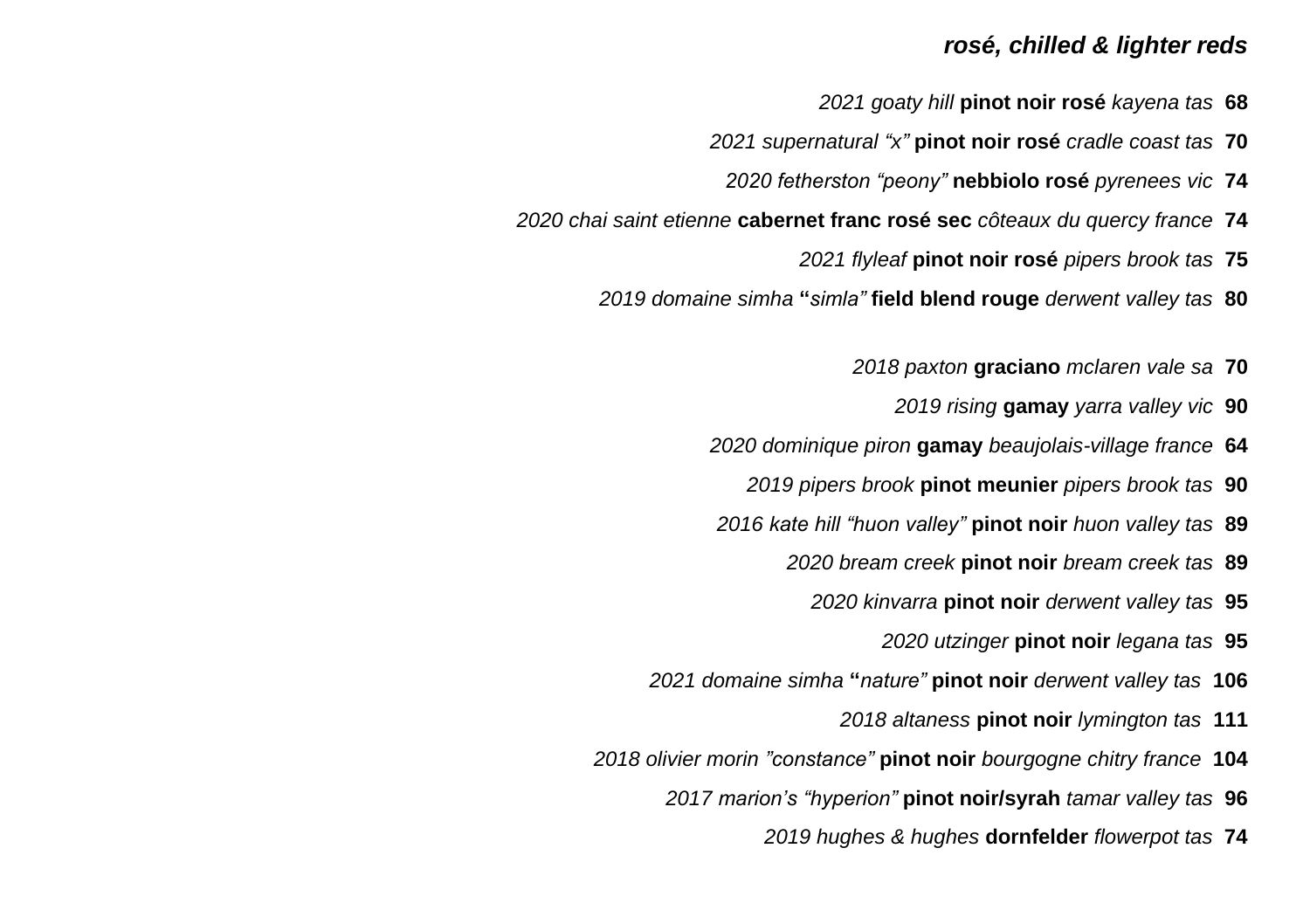## *fuller bodied red wines*

- *2015 nocton "willow series"* **merlot** *coal valley tas* **94**
	- *2020 heartland* **dolcetto** *langhorne creek sa* **66**
- *2019 wines by kt "tinta"* **tempranillo** *clare valley sa* **70**
- *2018 frogmore creek "single block"* **barbera** *coal river valley tas* **110**
	- *2017 fetherston "sakura"* **syrah/nebbiolo** *pyrenees vic* **74**
- *2019 nick spencer "gundagai"* **shiraz/tempranillo blend** *gundagai nsw* **71**
	- *2018 wines by kt "pazzo"* **shiraz/grenache/cabernet** *clare valley sa* **72**
- *2020 domaine garon aoc cotes-du-rhone "la part des vivants"* **syrah/grenache** *cote-rotie france* **98**
	- *2018 waterton hall "20 year old vine"* **shiraz** *tamar valley tas* **90** *2021 quiet mutiny "venus rising"* **syrah** *derwent valley tas* **110** *2021 yangarra "preservative free"* **shiraz** *mclaren vale sa* **68** *2019 ben glaetzer "bishop"* **shiraz** *barossa valley sa* **90** *2018 henschke "tappa pass"* **shiraz** *barossa valley sa* **243**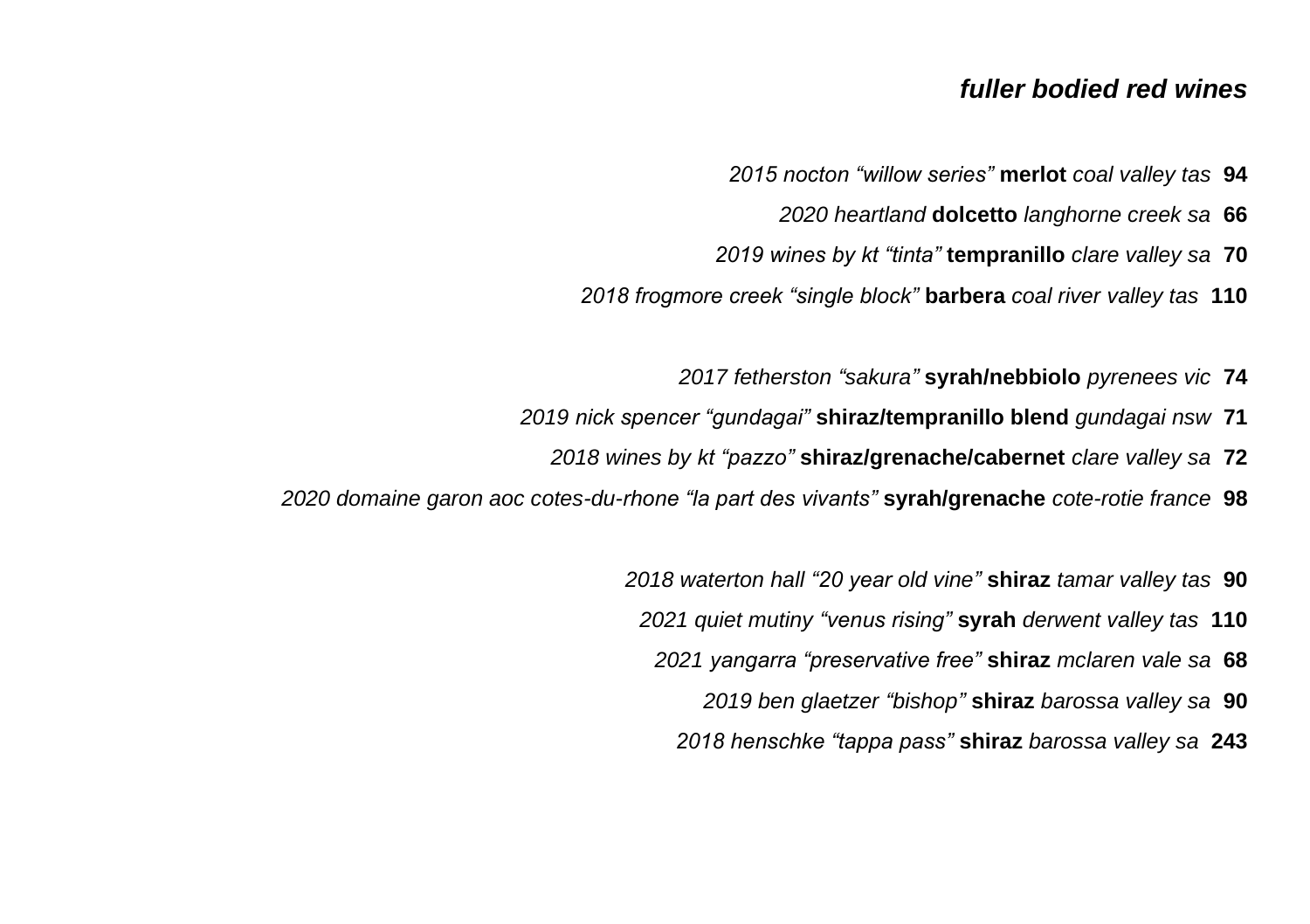# *fuller bodied red wines (continued)*

- *2019 craigie knowe* **cabernet merlot** *cranbrook tas* **82**
- *2019 pooley* **cabernet merlot** *coal river valley tas* **105**
- *2018 hurly burly* "*bordeaux blend*" **cabernet franc/sauvignon/merlot** *east coast tas* **105**
	- *2020 tomfoolery* **cabernet/shiraz** *barossa valley sa* **68**
	- *2019 moss wood "amy's"* **cabernet/malbec blend** *margaret river wa* **84**
	- *2020 les athletes du vin aop saumur-champigny* **cabernet franc** *loire valley france* **82**
		- *2018 spring seed "cockscomb"* **cabernet sauvignon** *mclaren vale sa* **70**
			- *2018 hickinbotham* **cabernet sauvignon** *mclaren vale sa* **148**
		- *2017 leeuwin estate "art series"* **cabernet sauvignon** *margaret river wa* **165**
			- *2014 g. d. vajra "albe"* **barolo** *piedmont italy* **165**
			- *2019 vinteloper* **touriga nacional** a*delaide hills sa* **65**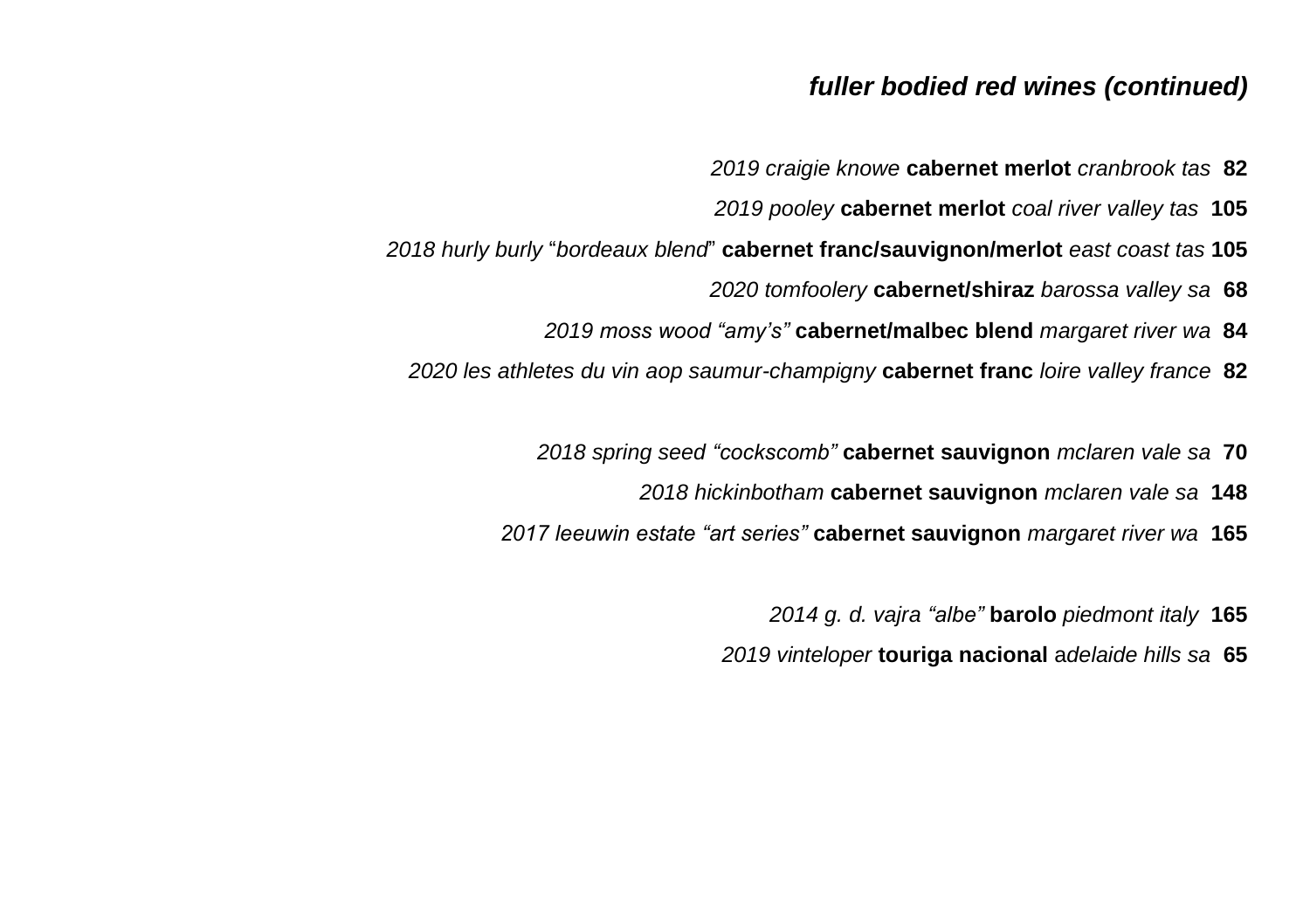## *international wines*

#### *sparkling & white*

- *2020 canella brut* **prosecco** *conegliano valdobbiadene italy* **76**
- *nv larmandier-bernier premier cru* **champagne** *champagne france* **220**
	- *2019 abellio* **albarino** *rias baxias spain* **62**
	- *2019 olivier morin* **aligoté** *bourgogne chitry france* **88**
	- *2019 robert weil trocken* **riesling** *rheingau germany* **115**
	- *2020 les athletes du vin* **chenin blanc** *loire valley france* **80**
- *2019 domaine vincent gaudry "le tournebride"* **sancerre** *sancerre france* **117**
- *2020 domaine bernard defaix 1er cru côte de léchet* **chablis** *burgundy france 168*

### *rosé & red*

- *2020 chai saint etienne* **cabernet franc rosé sec** *côteaux du quercy france* **74**
	- *2020 dominique piron* **beaujolais** *beaujolais-village france* **64**
- *2018 olivier morin "constance"* **bourgogne rouge** *bourgogne chitry france* **104**
- *2020 domaine garon aoc cotes-du-rhone "la part des vivants"* **syrah/grenache** *cote-rotie france* **98**
	- *2020 les athletes du vin aop saumur-champigny* **cabernet franc** *loire valley france* **82**
		- *2014 g. d. vajra "albe"* **barolo** *piedmont italy* **165**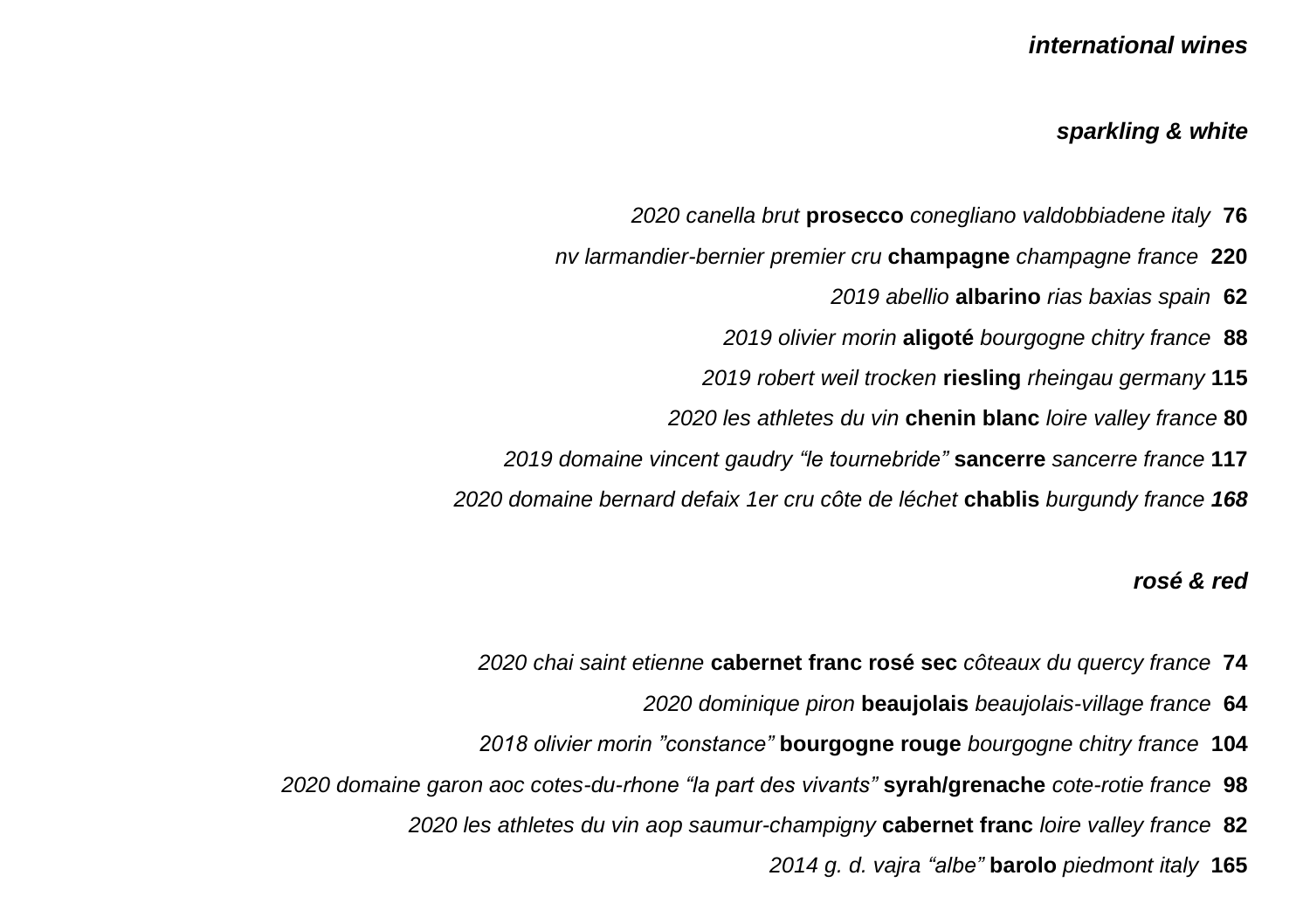## *sweet wine (60ml)*

- *2019 milton* **iced riesling** *swansea tas* **14 | 85**
- *2017 iron pot bay* **sauvignon blanc/semillon** *rowella tas* **14 | 76**
	- *2021 silent noise* **iced frontignac** *mclaren vale sa* **12 | 75**

## *fortified (90ml)*

- *valdespino* **pedro ximenez sherry** *jerez spain* **12**
	- *penfolds grandfather* **tawny port** *barossa sa* **29**

## *beer & cider (375ml)*

- *boag's premium* **lager** *tas* **10**
- *boag's premium* **light lager** *tas* **8**
	- *moo brew* **dark ale** *tas* **12**
	- *moo brew* **pale ale** *tas* **12**
- *temple brewing co* **okinawa sour ale** *vic* **15**
	- *last rites brewing co* **red ale** *tas* **12**
	- *last rites brewing co* **black ipa** *tas* **12**
		- *pagan* **apple cider** *tas* **12**
		- *pagan* **cherry cider** *tas* **12**